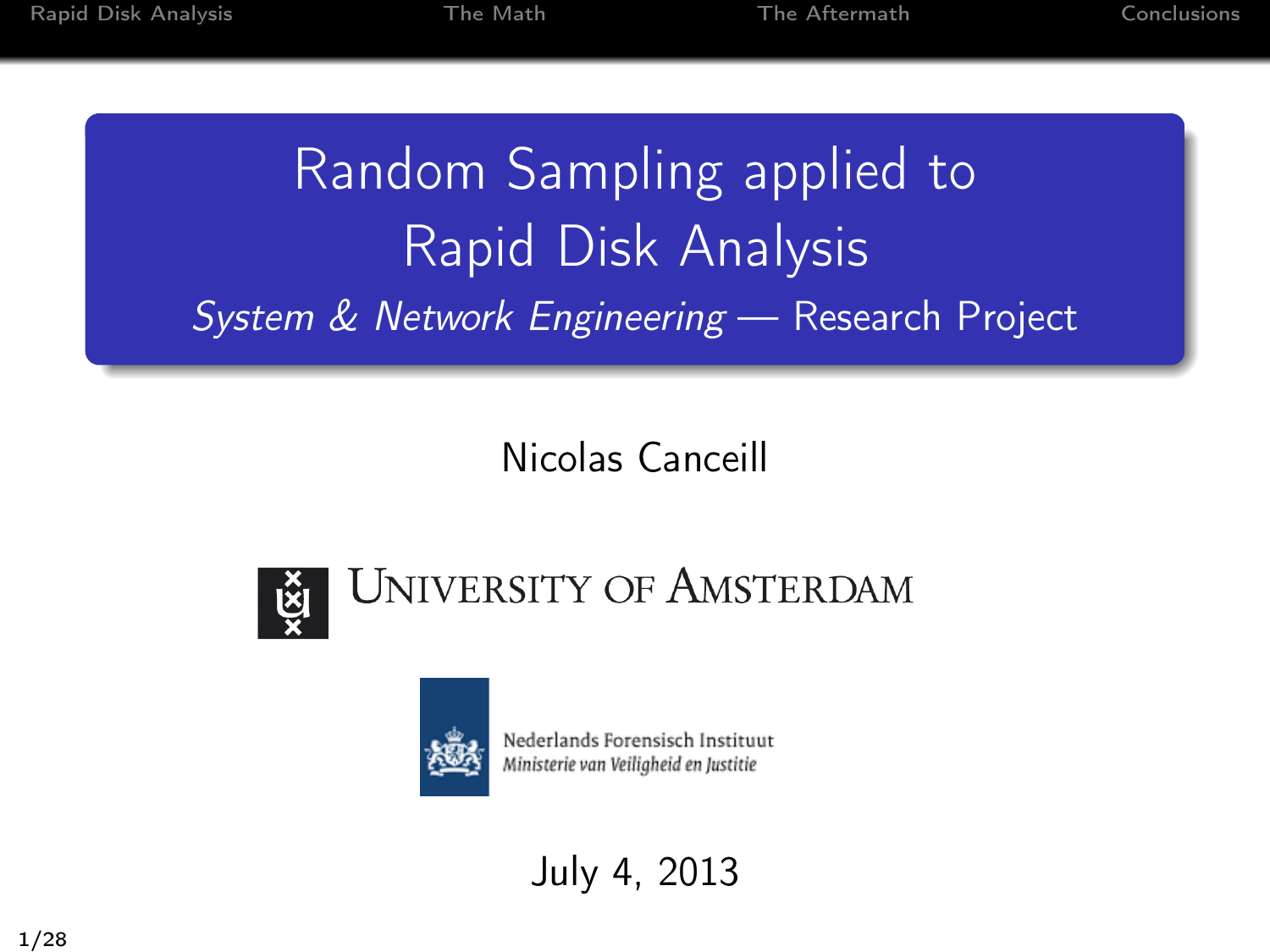





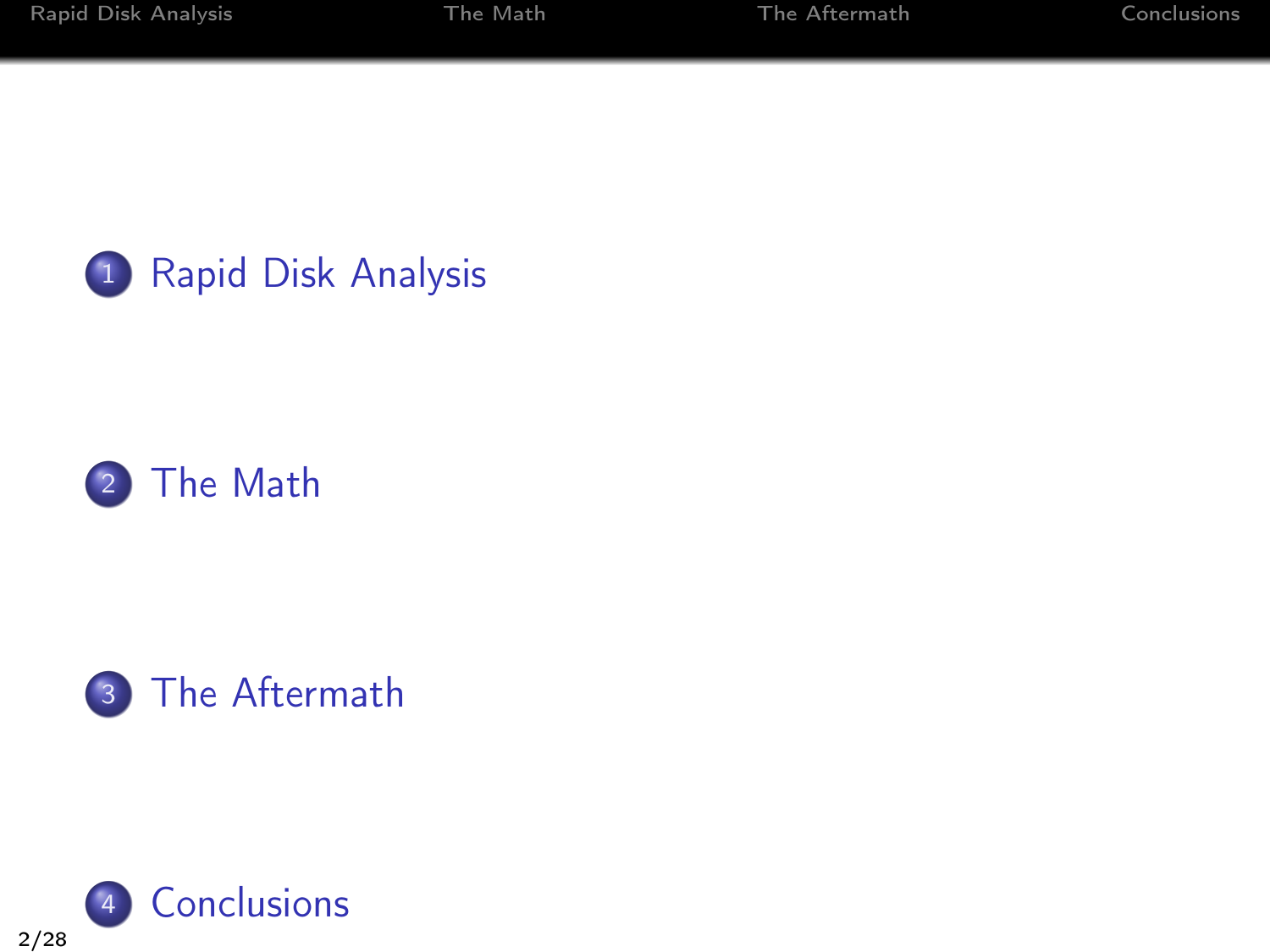### Introduction

Background

Assoc. Prof. S. Garfinkel - Navy Postgraduate School

- **Advanced Forensics Format**
- **•** The Sleuth Kit
- Better analysis for digital evidence

"Searching a 1TB hard drive in 10 minutes" (ACM 2013)

#### Research

- E. van Eijk, Z. Geradts Nederlands Forensisch Instituut
	- Stability?
	- Scalability?
	- Precision?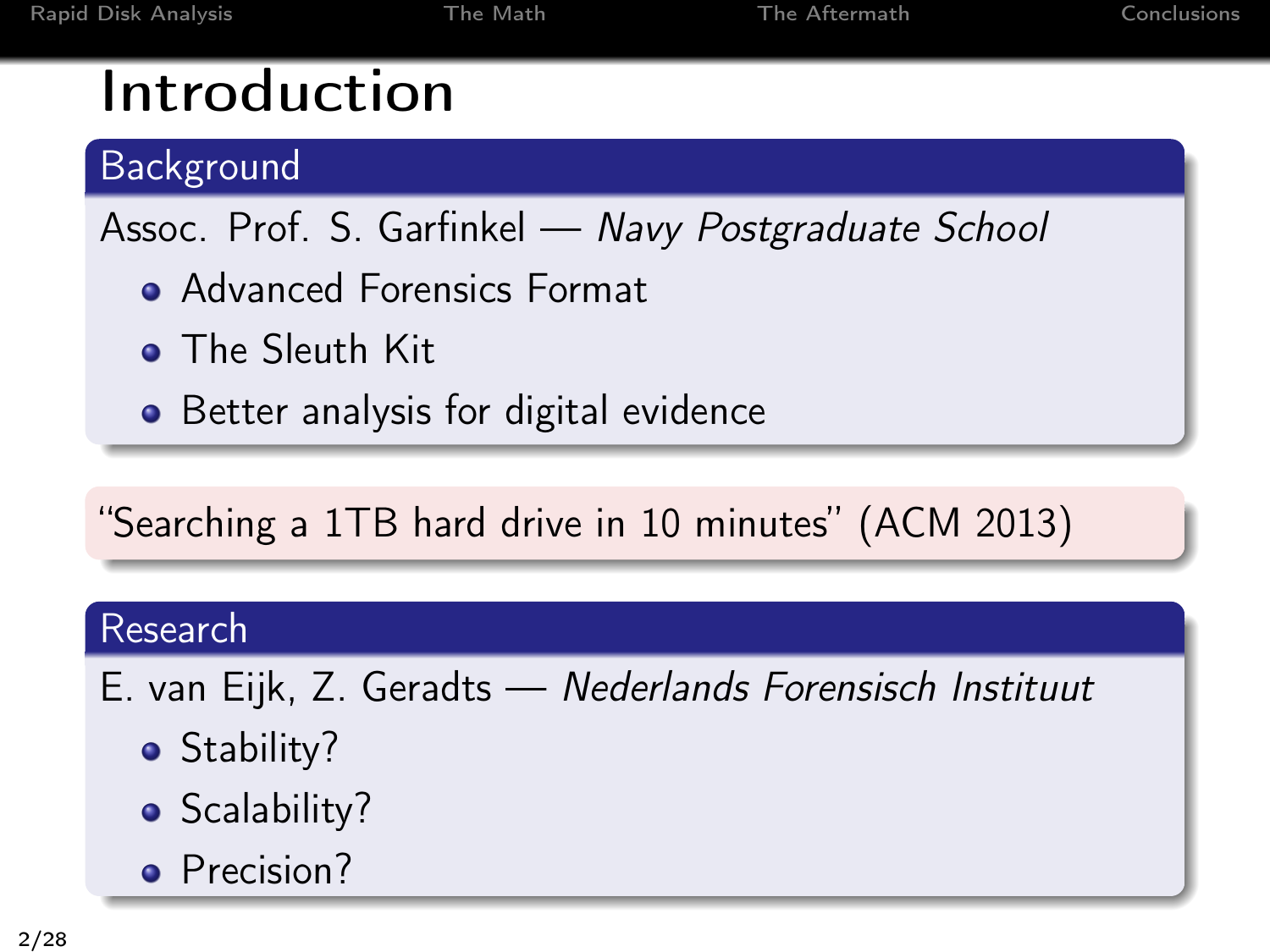

- [The Math](#page-8-0)
- <sup>3</sup> [The Aftermath](#page-14-0)
- <span id="page-3-0"></span>4 [Conclusions](#page-20-0)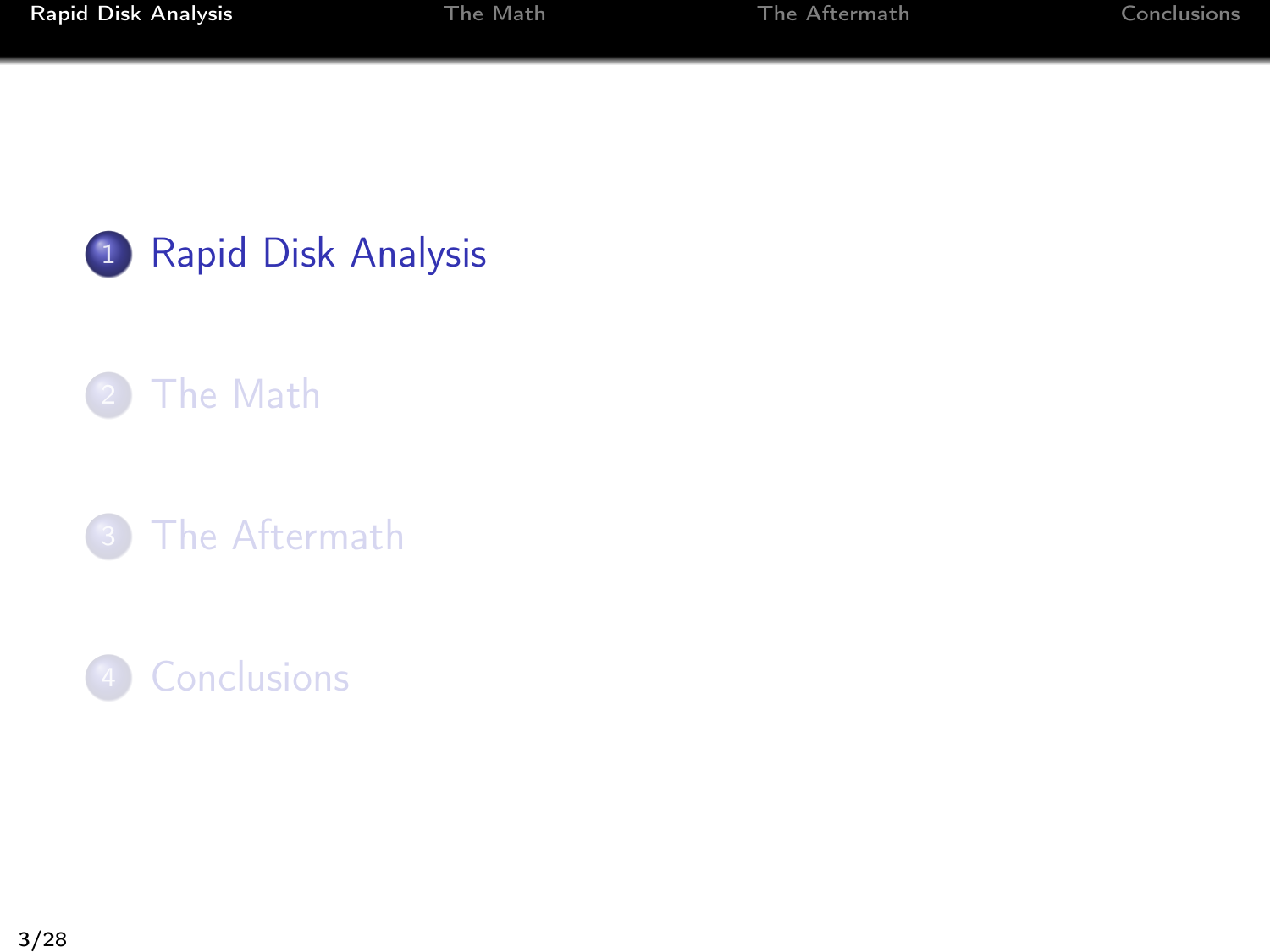# Rapid Analysis: Why?

Traditionally: investigation was "leisurely"

- Reading a 1TB hard drive: about 3.5h
- The cost of "seek":  $1 \times 36$ GB  $\approx 100,000 \times 64$ KiB

### New challenges

- Large installations: computers room, datacenter. . .
- Forensics control at checkpoints: border crossing, airports. . .



"The bomb will go off in the next hour!"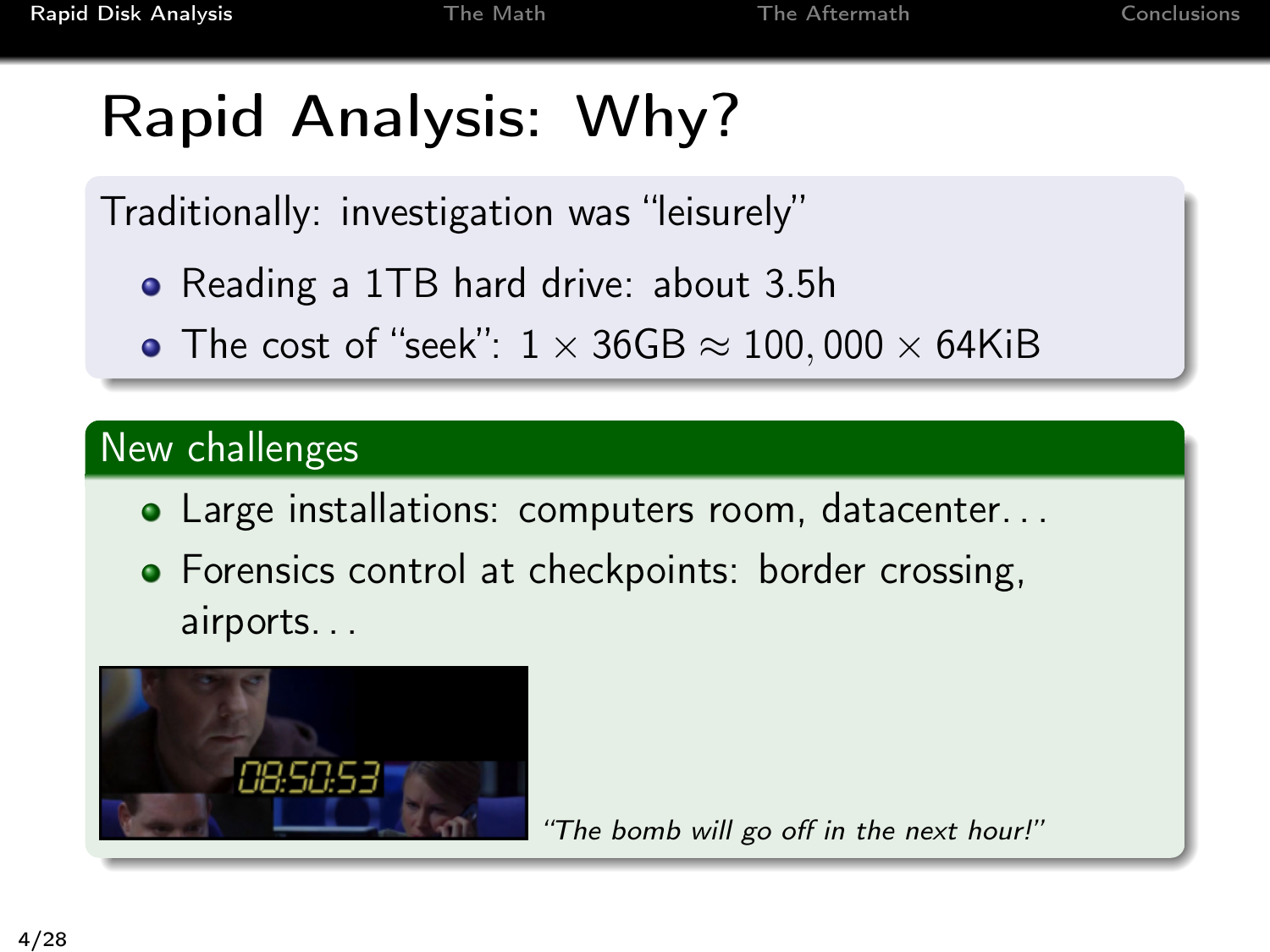# Rapid Analysis: What for?

- **•** Profit
- **•** Indications

### Data analysis

- Determine free/wiped space
- Characterize data based on signatures
- Hash sectors to look for specific data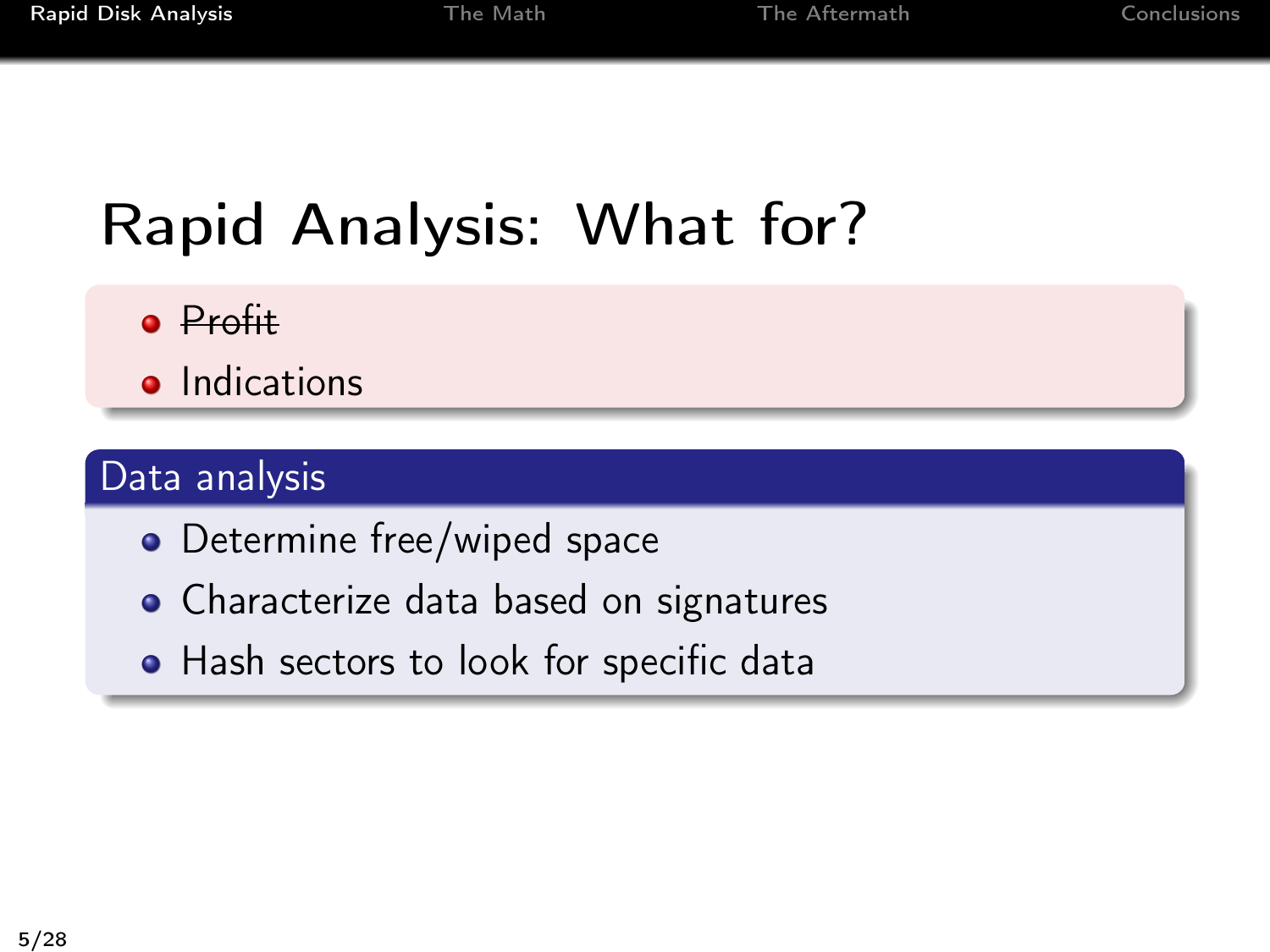# Rapid Analysis: How?

#### Data characteristics

- Described (header/trailer)
- Encoded/formatted
- **•** Sectorized and distributed

#### Analysis strategies

- Simplify: hashing
- Tolerate: extract signature
- Reduce: random sampling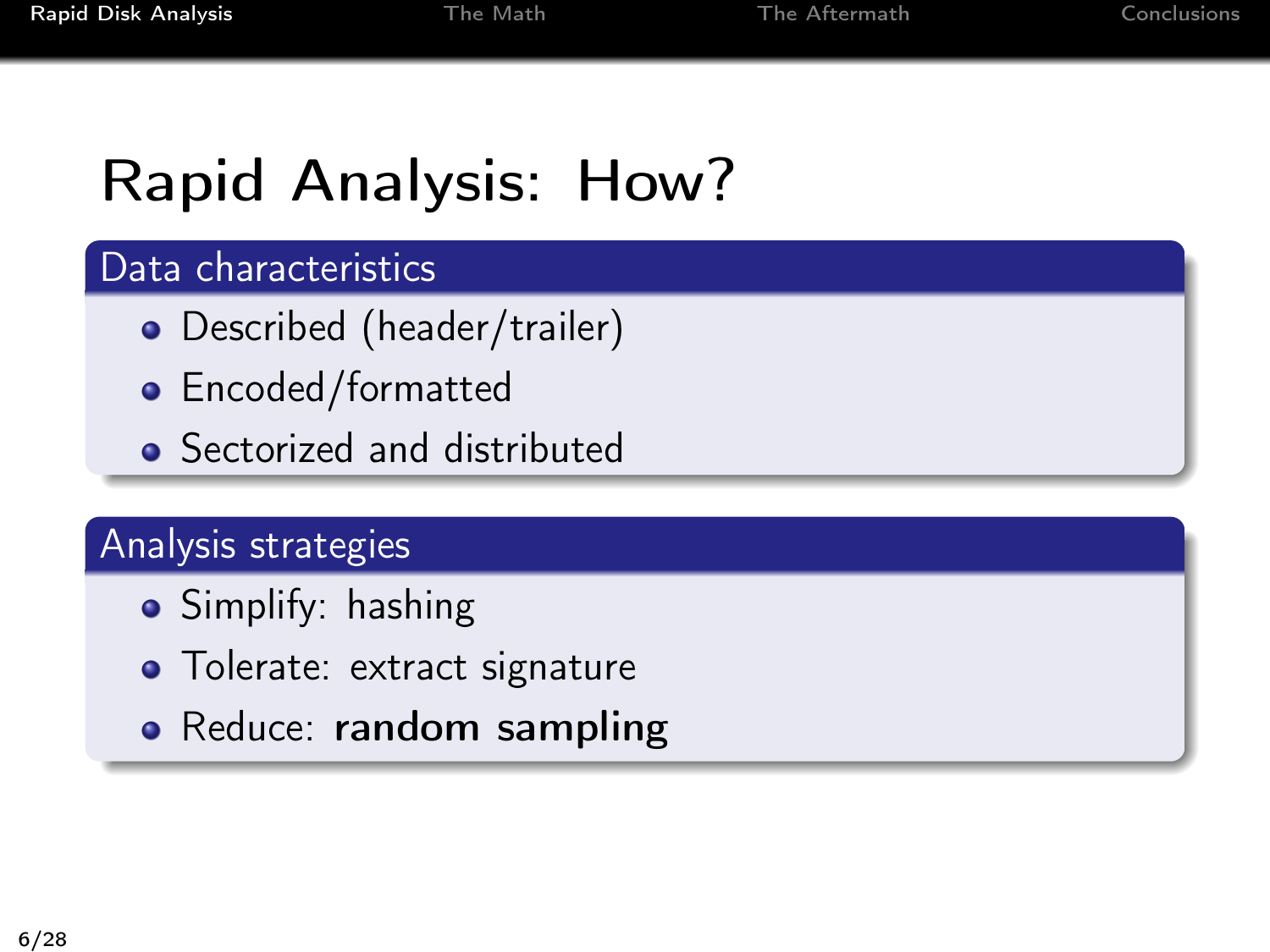### Research scope

### Research question

### How can random sampling help forensically investigate hard disk drives?

- What kind of indications may be provided?
- Which parameters are in play?
- Which degree of certainty may be achieved?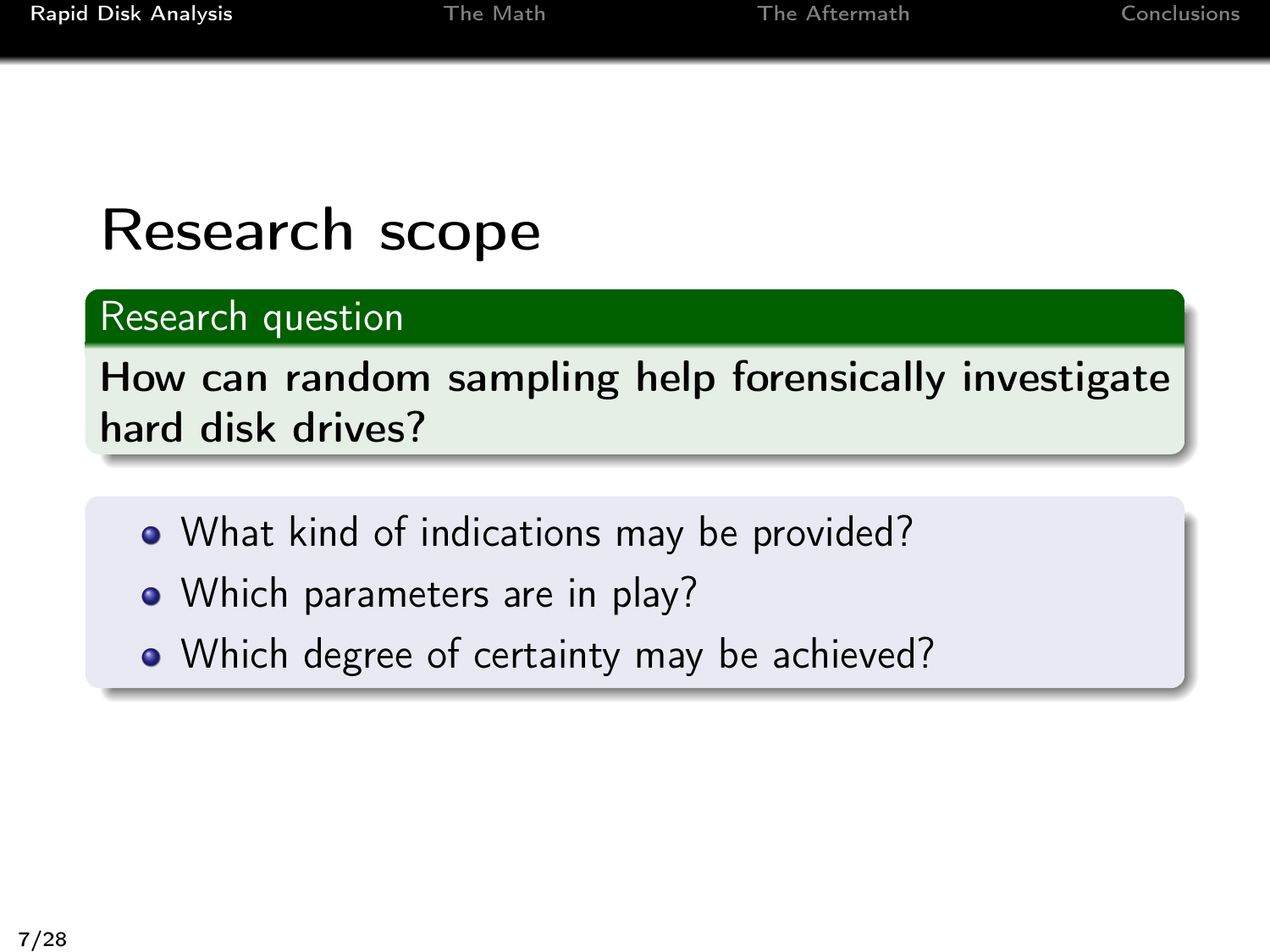



[The Aftermath](#page-14-0)

### <span id="page-8-0"></span>[Conclusions](#page-20-0)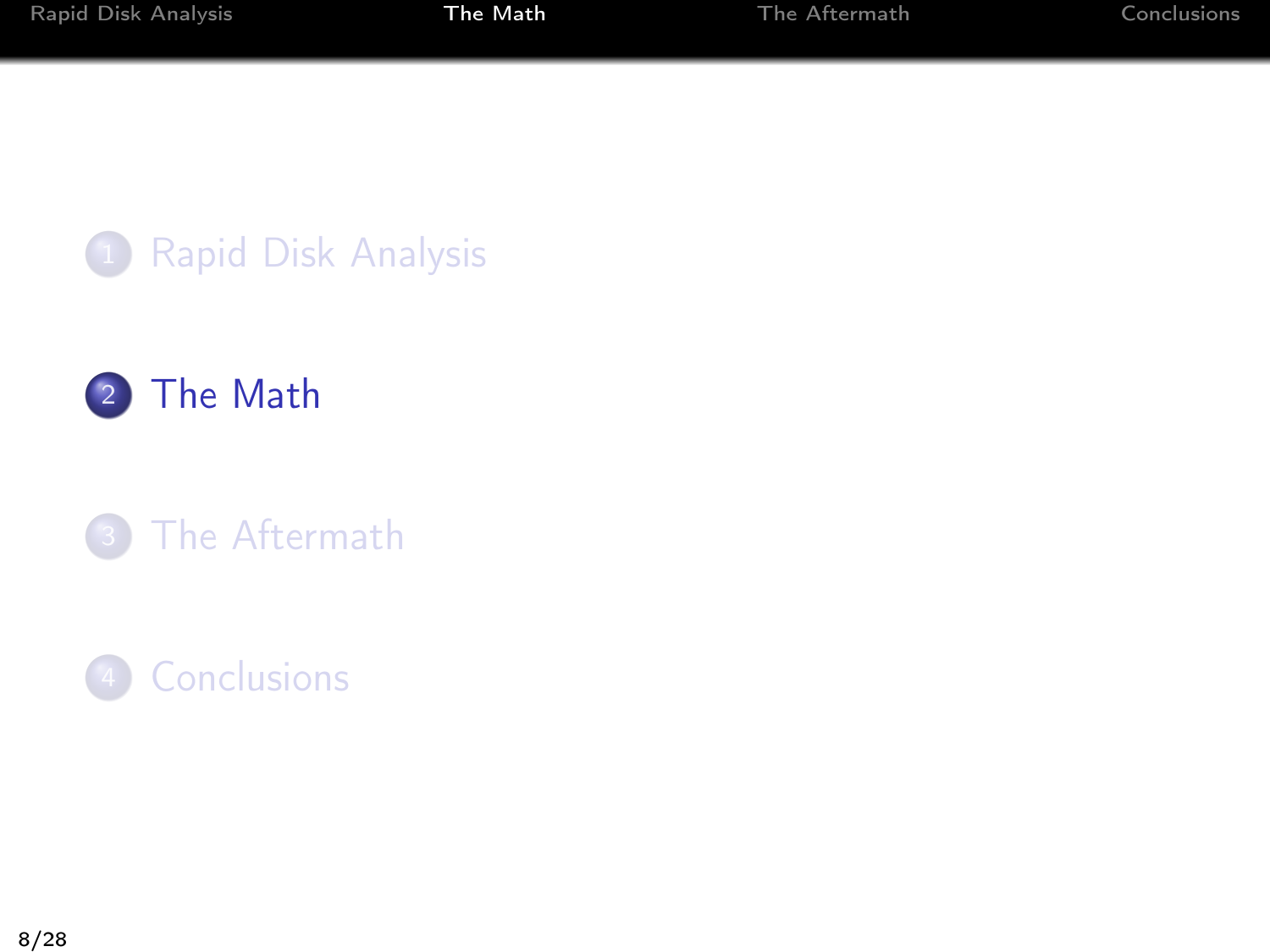### Analysis process

Built on top of S. Garfinkel's frag\_find tool

#### Input

- Image file to search
- Data-set/Signatures-set to look for
- Parameters: hashing, sampling, tolerance

#### Process

- Build Bloom filter (hashing)
- **Select sample**
- For each block in sample: filter (and compare)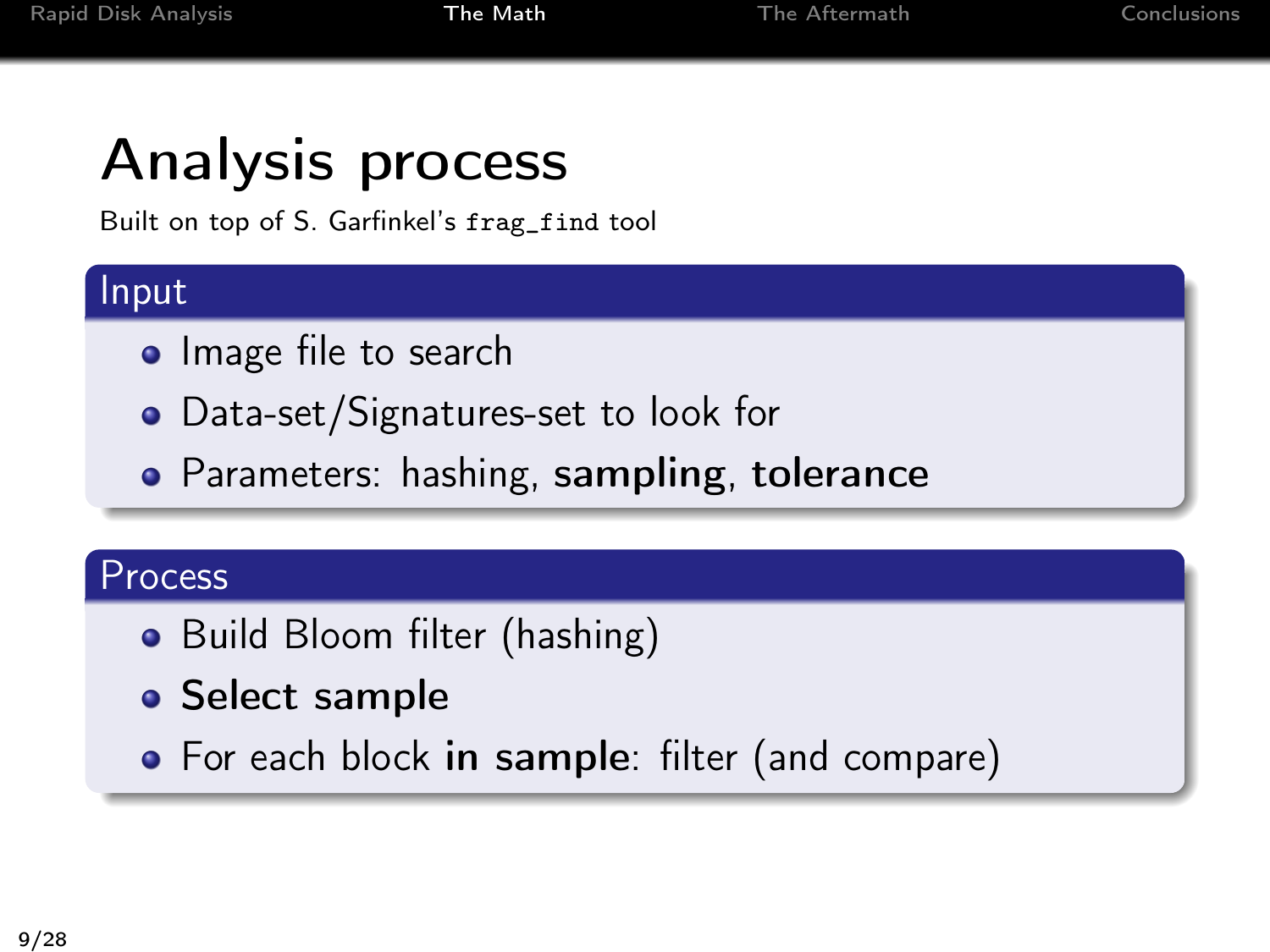### Random sampling: Basic model

Using a random sample of a statistical population to estimate/predict characteristics

#### Simple scenario

"Is this hard drive empty/wiped?"

- M empty blocks out of N
- *n* sampled blocks out of N

#### Error rate

The probability to sample only empty blocks:

$$
E = \prod_{i=1}^{i=n} \frac{N - (i-1) - M}{N - (i-1)}
$$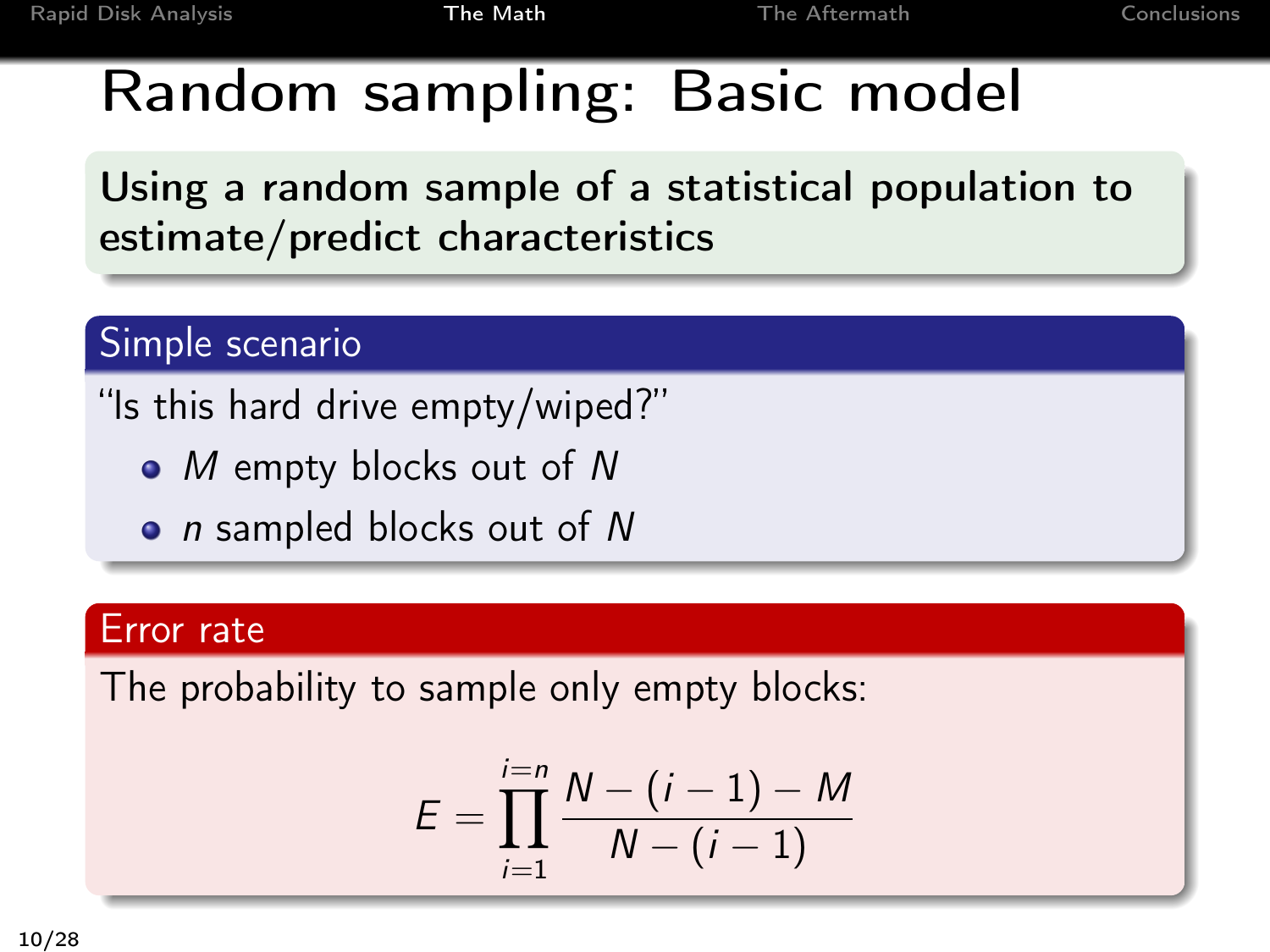# Random sampling: Data layout

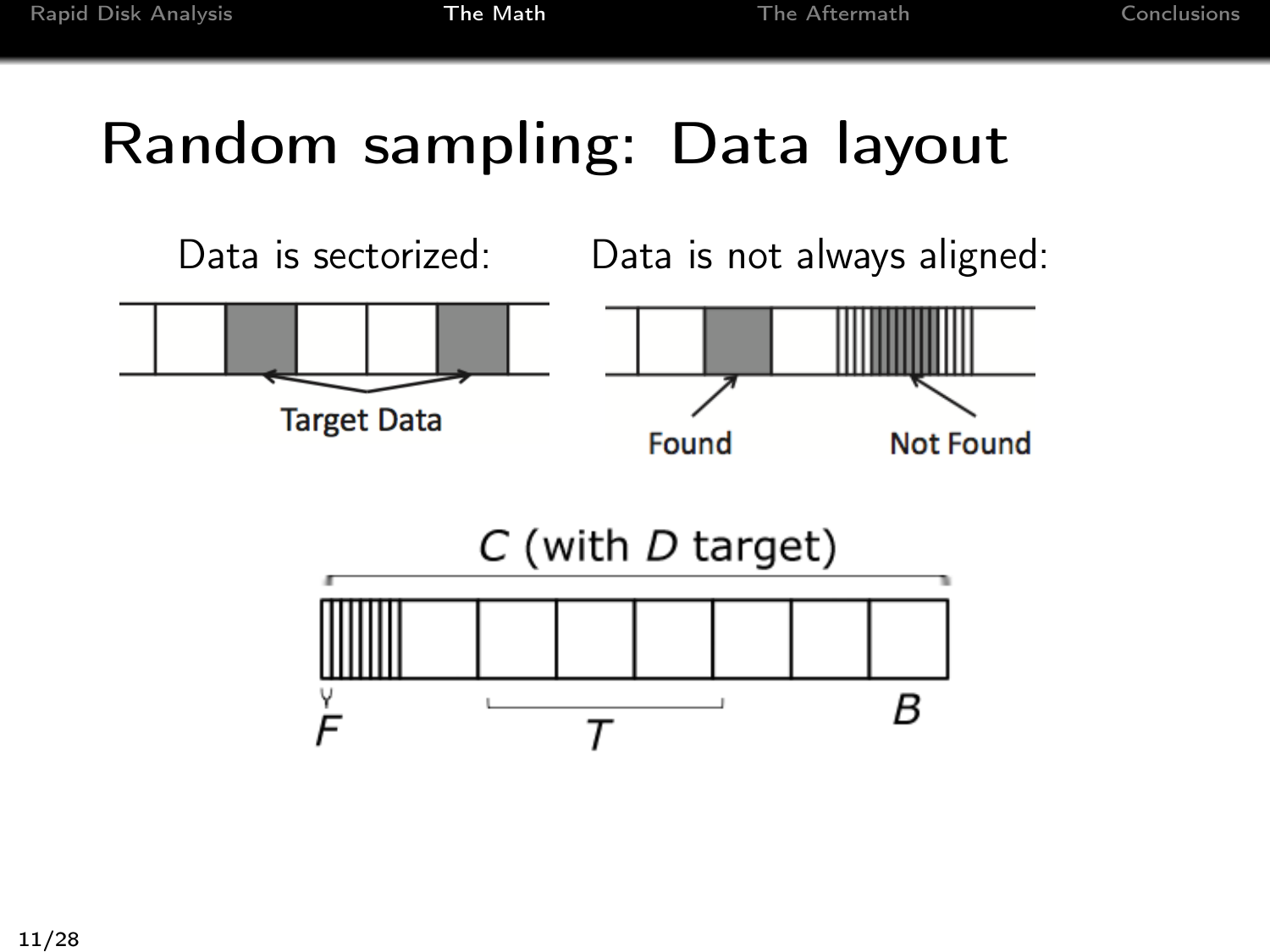# Random sampling: Advanced model

#### A more realistic scenario

"Does this hard drive contain the target block?"

- All possible offsets: overlap transactions by  $B F$
- All possible transactions:  $N = \left\lceil \frac{C}{T-(B)} \right\rceil$  $\frac{C}{T-(B-F)}$
- All target transactions:  $M = \lceil \frac{D}{T} \rceil$  $\frac{D}{T}$

#### Error rate

The probability to miss all target blocks:

$$
E = \prod_{i=1}^{i=n} \frac{\left\lceil \frac{C}{\tau - (B-F)} \right\rceil - (i-1) - \left\lceil \frac{D}{\tau} \right\rceil}{\left\lceil \frac{C}{\tau - (B-F)} \right\rceil - (i-1)}
$$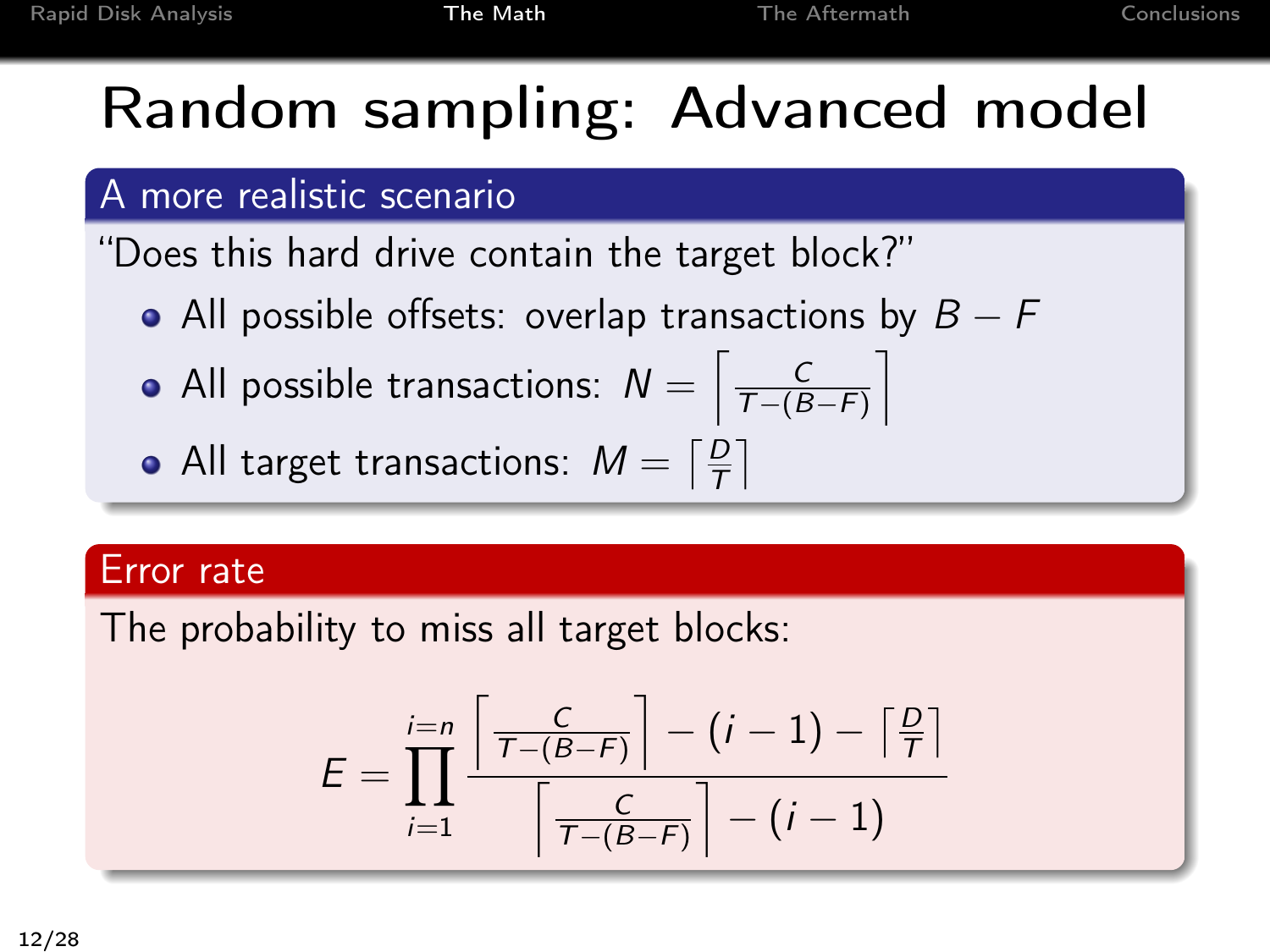# Experimental protocol

### Experimental image set

Parameters: image size, sector size, % of empty sectors, length of target data, offset size Input: Random files and NSRL Reference DataSet

### Experimental process

Parameters: image size, sector size, transaction size, sampling fraction

- Randomly select a master file signature
- Generate several images (length of target data, % of empty sectors)
- **•** Successively run several timed searches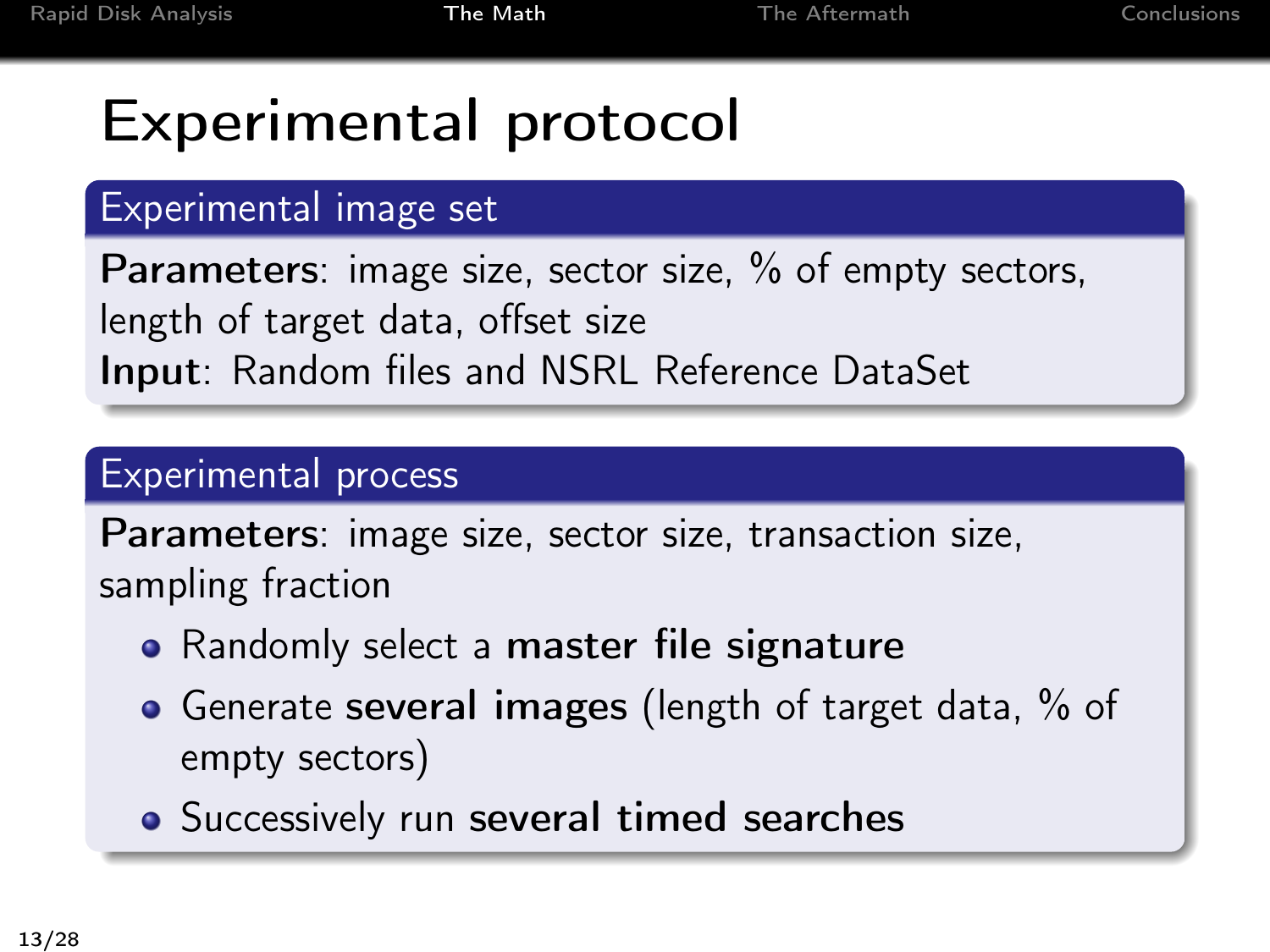





### <span id="page-14-0"></span>[Conclusions](#page-20-0)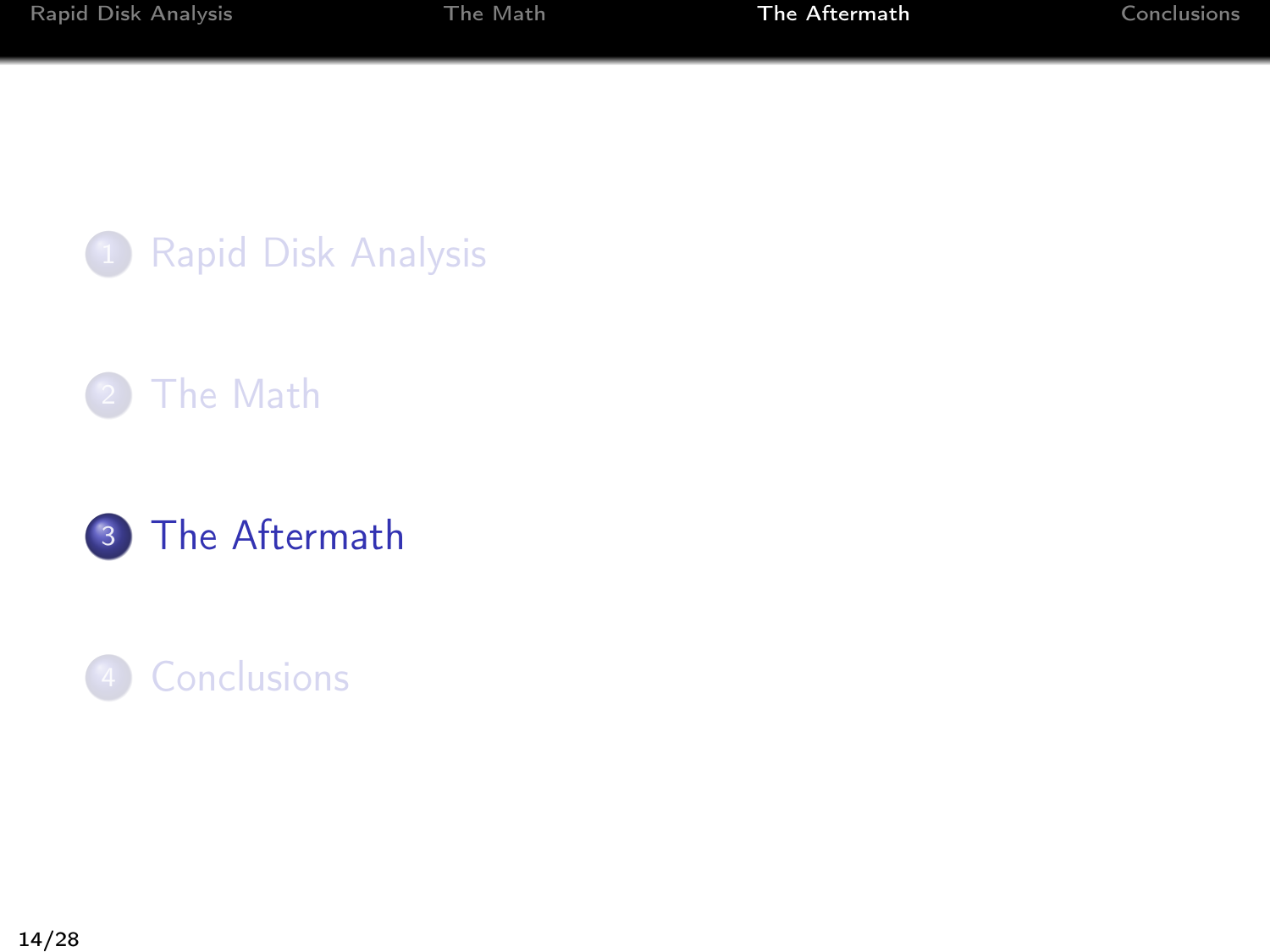### Results: statistical distribution

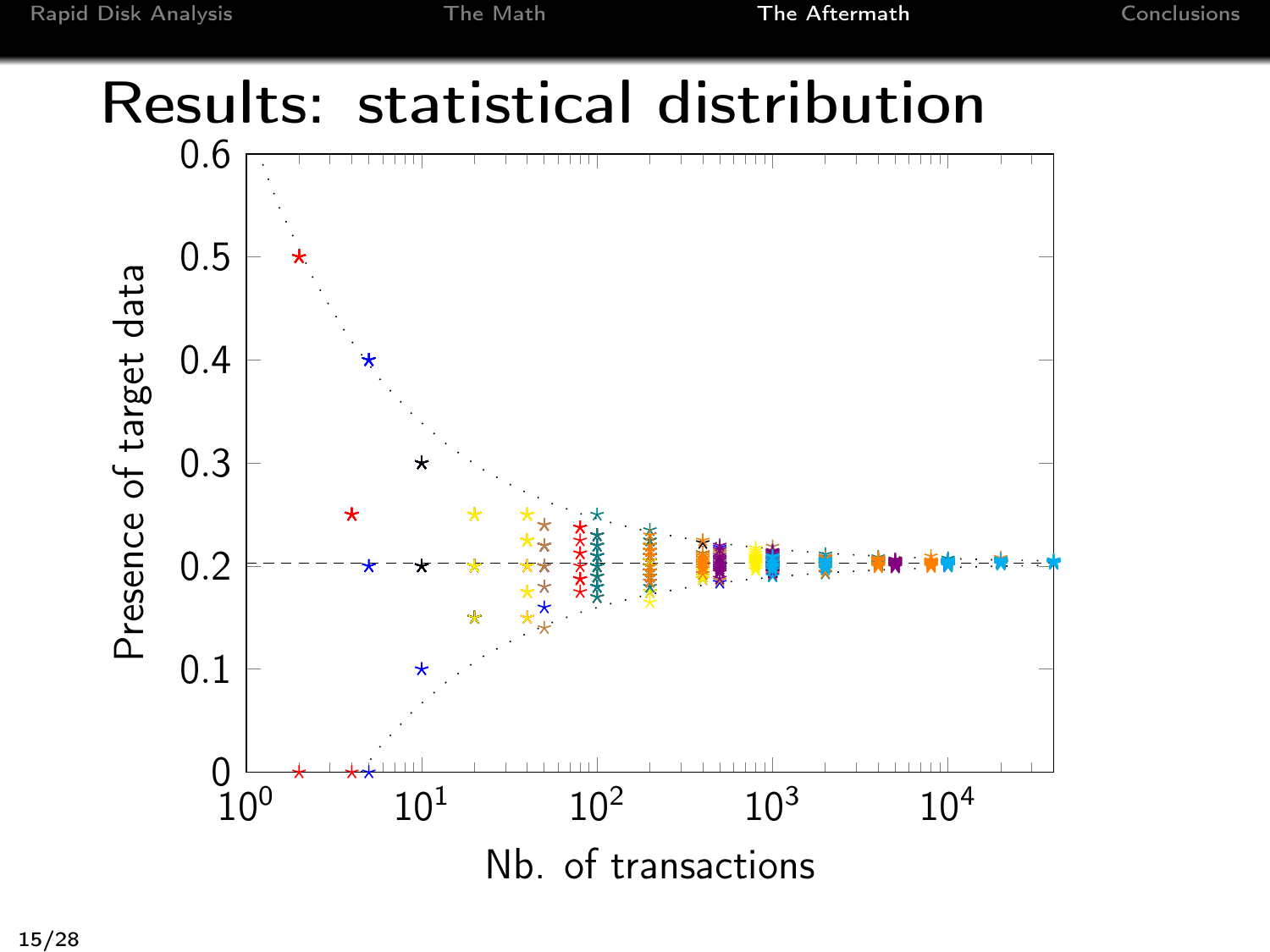### Results: block-to-transaction scaling

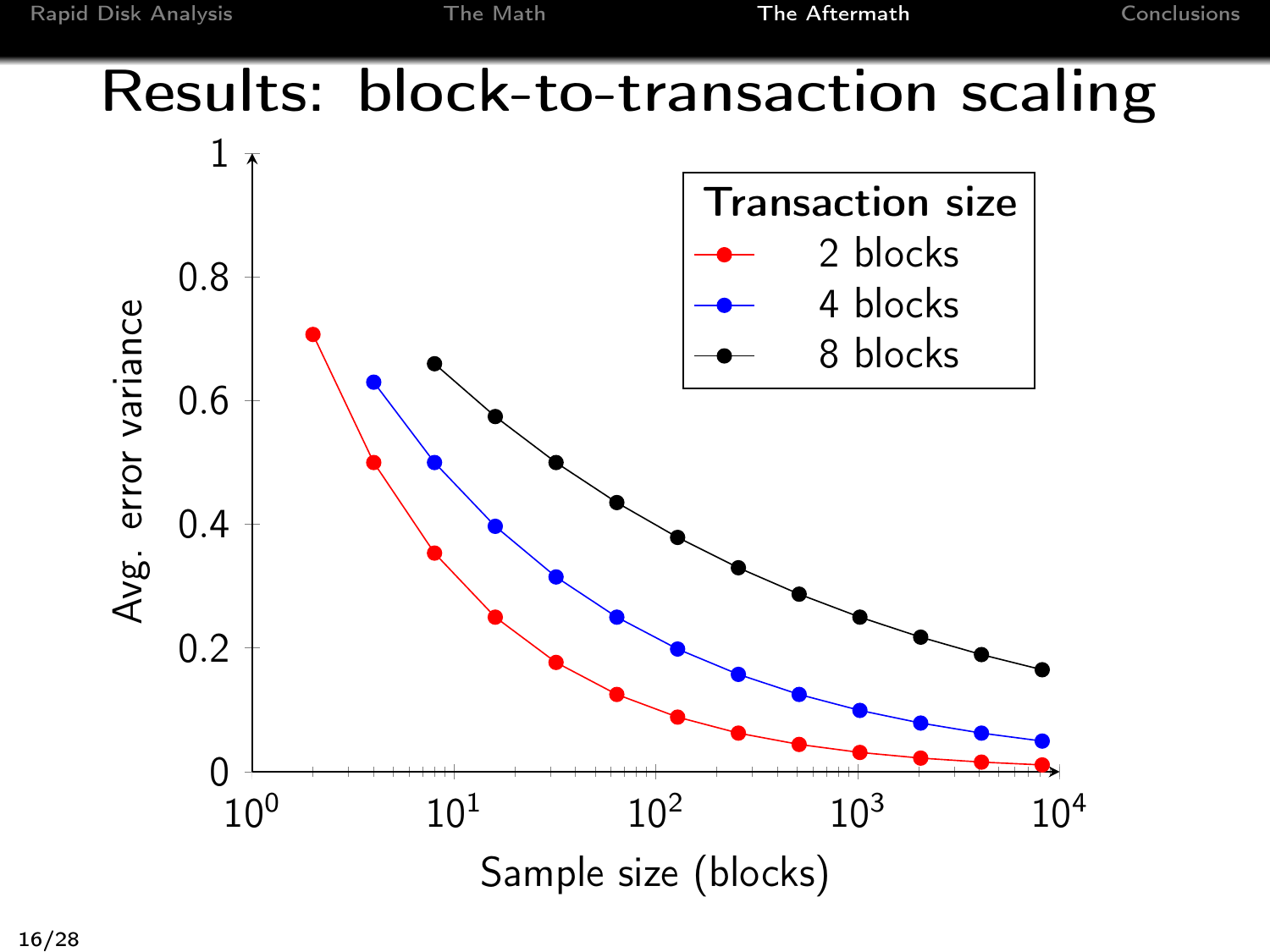### Results: precision scaling

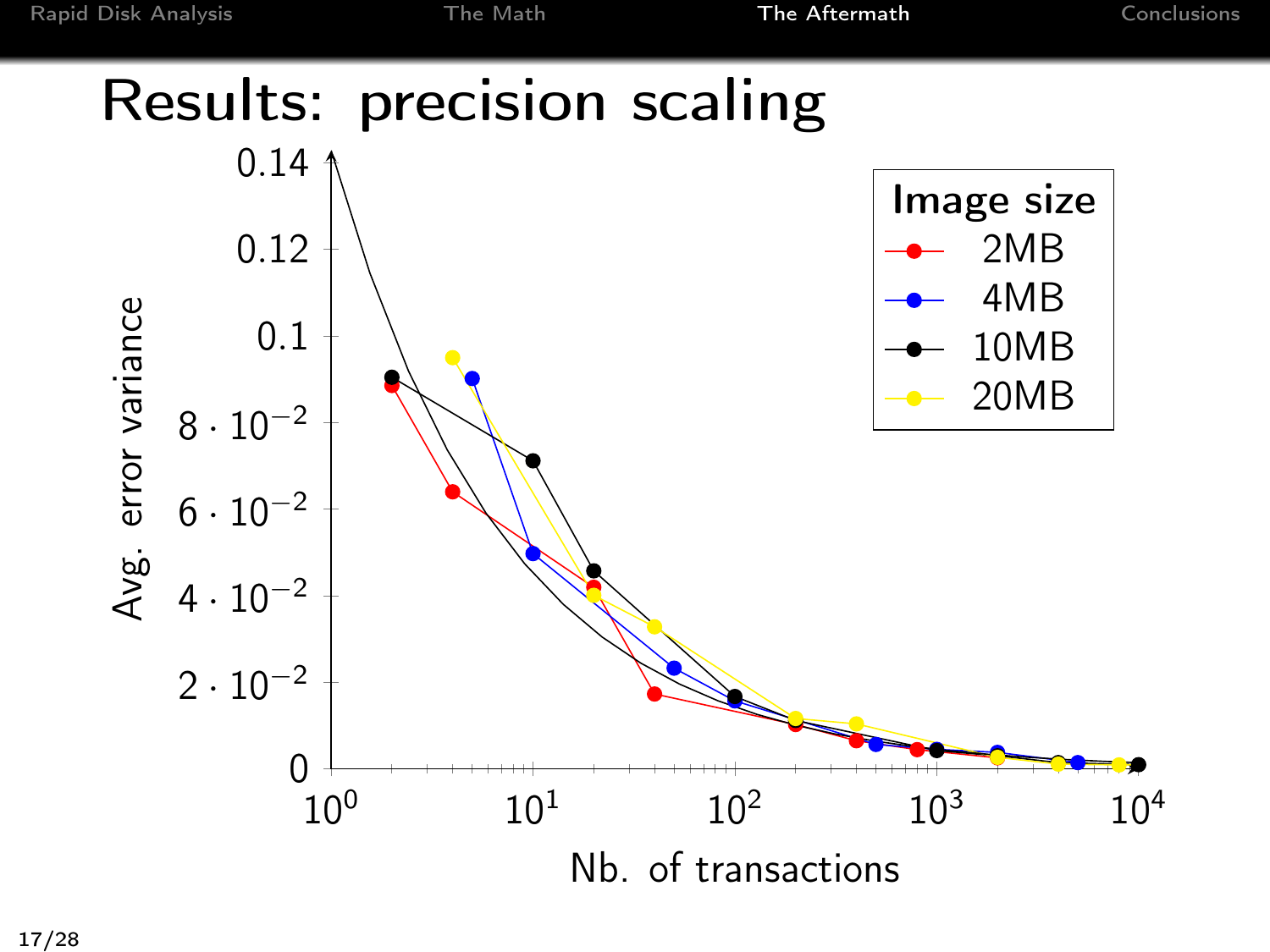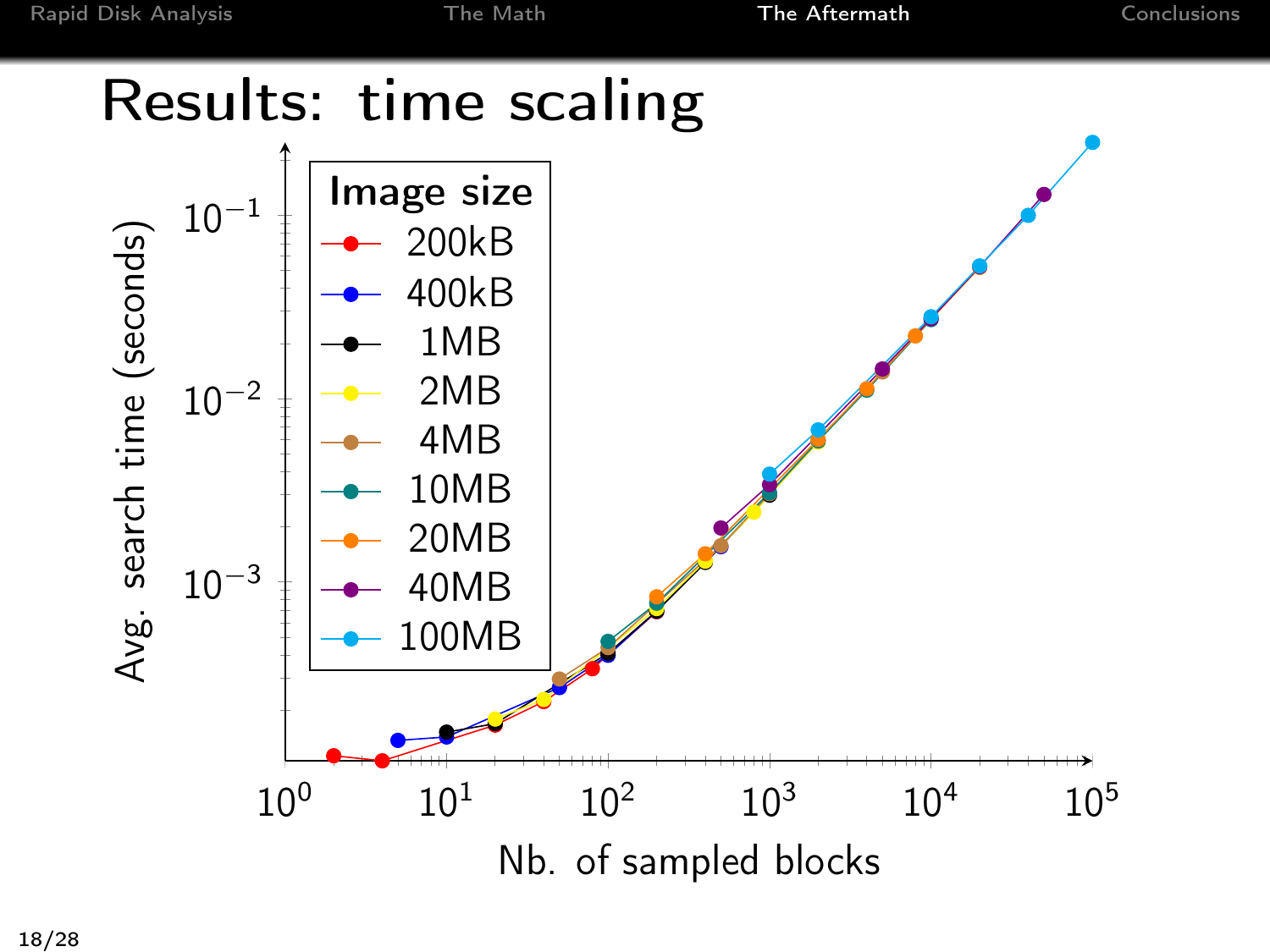### Results: time overhead

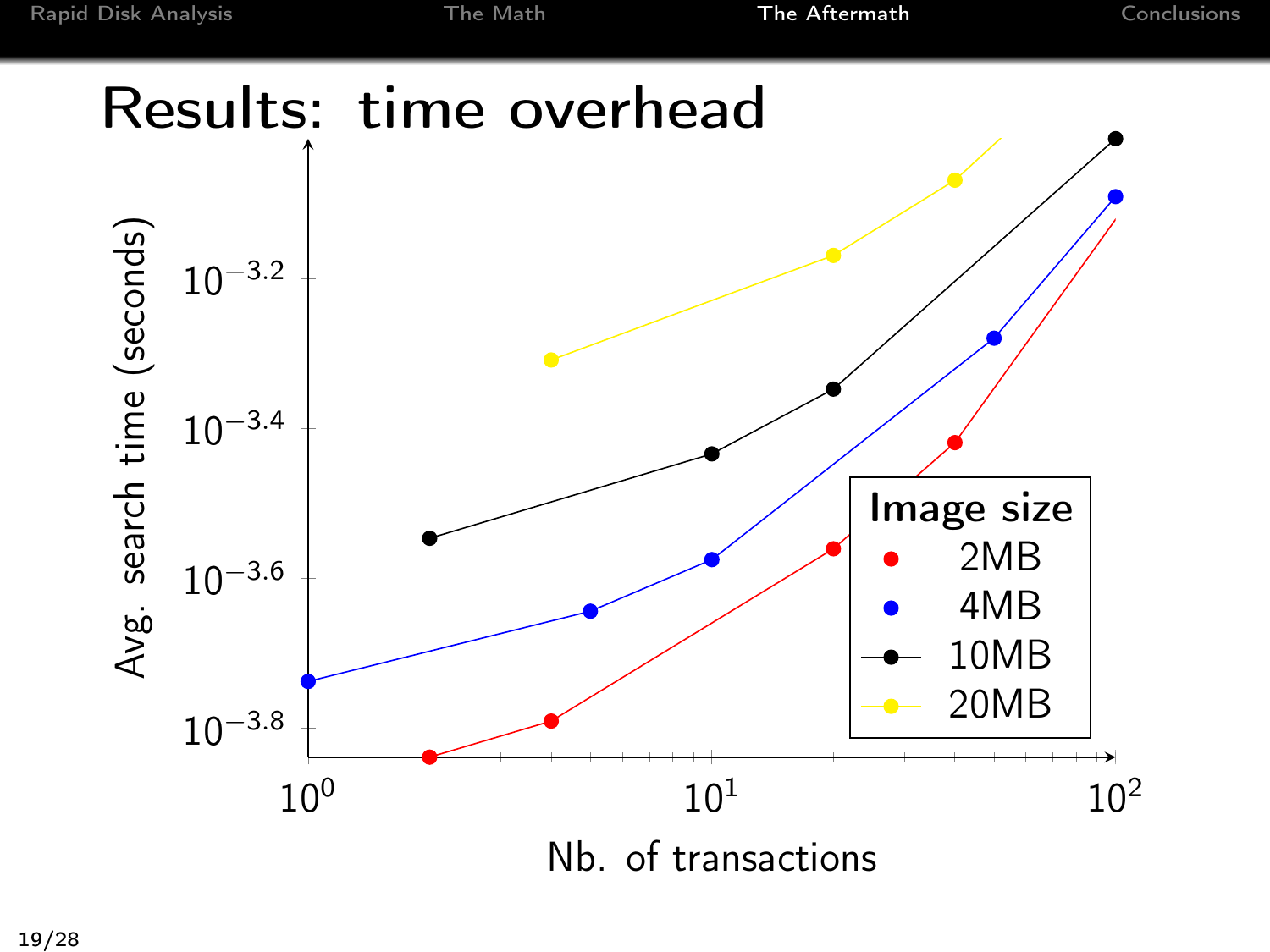

- [The Math](#page-8-0)
- [The Aftermath](#page-14-0)

<span id="page-20-0"></span>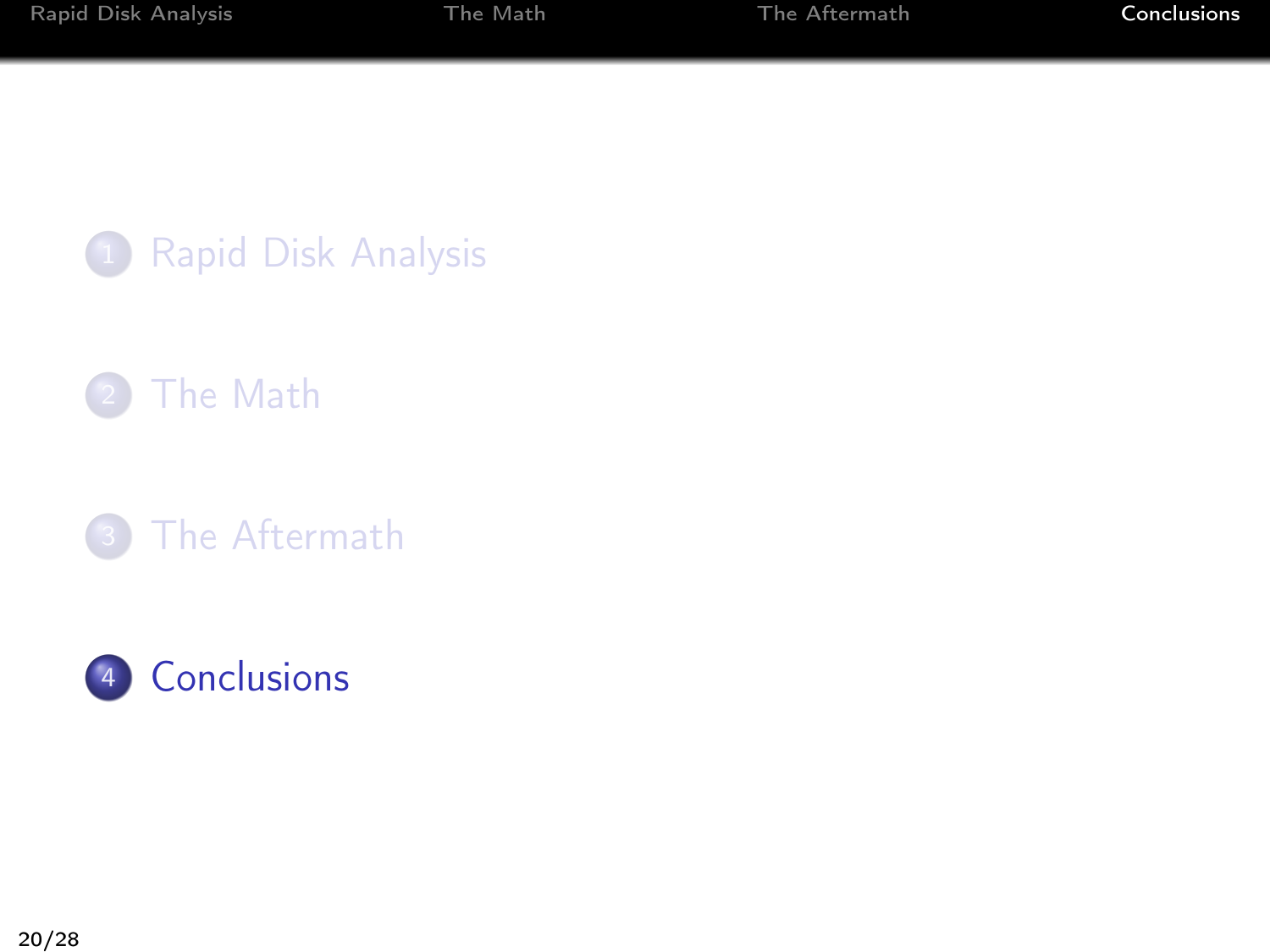# **Contributions**

Main findings

Parameters analyzed:

- Image characteristics: image size, sector size, data alignment, size of target data
- Sampling settings: sample size, transaction size, tolerance Scalability:
	- Sample size scales with time:  $S ∼ t$
	- Error rate scales with time:  $E \sim \frac{1}{\sqrt{2}}$ t

#### Public material

Fork of S. Garfinkel's tools on GitHub Most of experimental scripts on Gist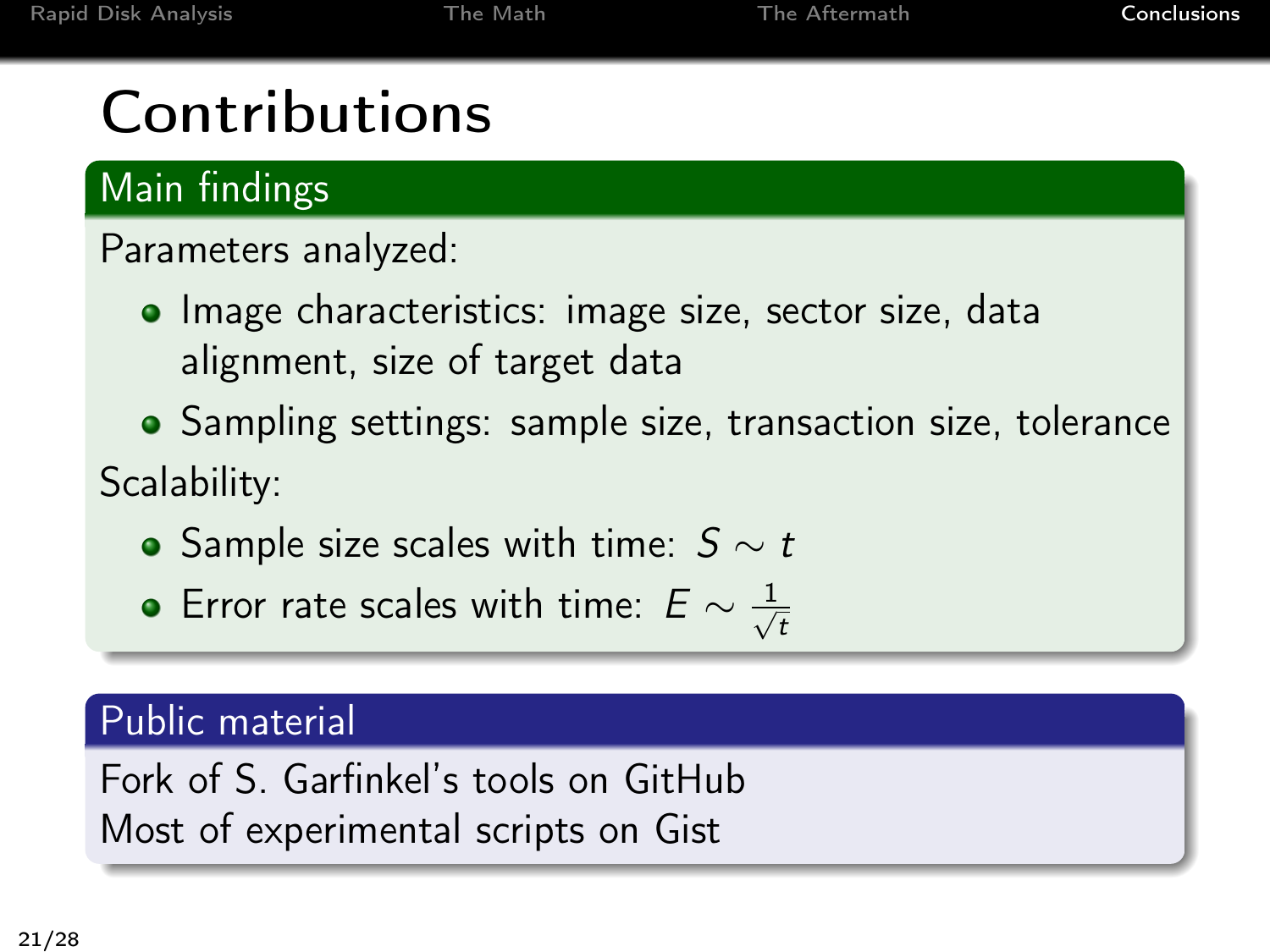### Research answers

- What kind of indications may be provided? Presence/absence of target data or signature
- Which parameters are in play? Disk and data characteristics Sampling parameters
- Which degree of certainty may be achieved? Certainty scales well with time Insight about target disk will improve certainty

Random sampling is a powerful, scalable, adaptive technique for fast HDD analysis

Efficiency relies on suitable sampling settings, and limited insight on target HDD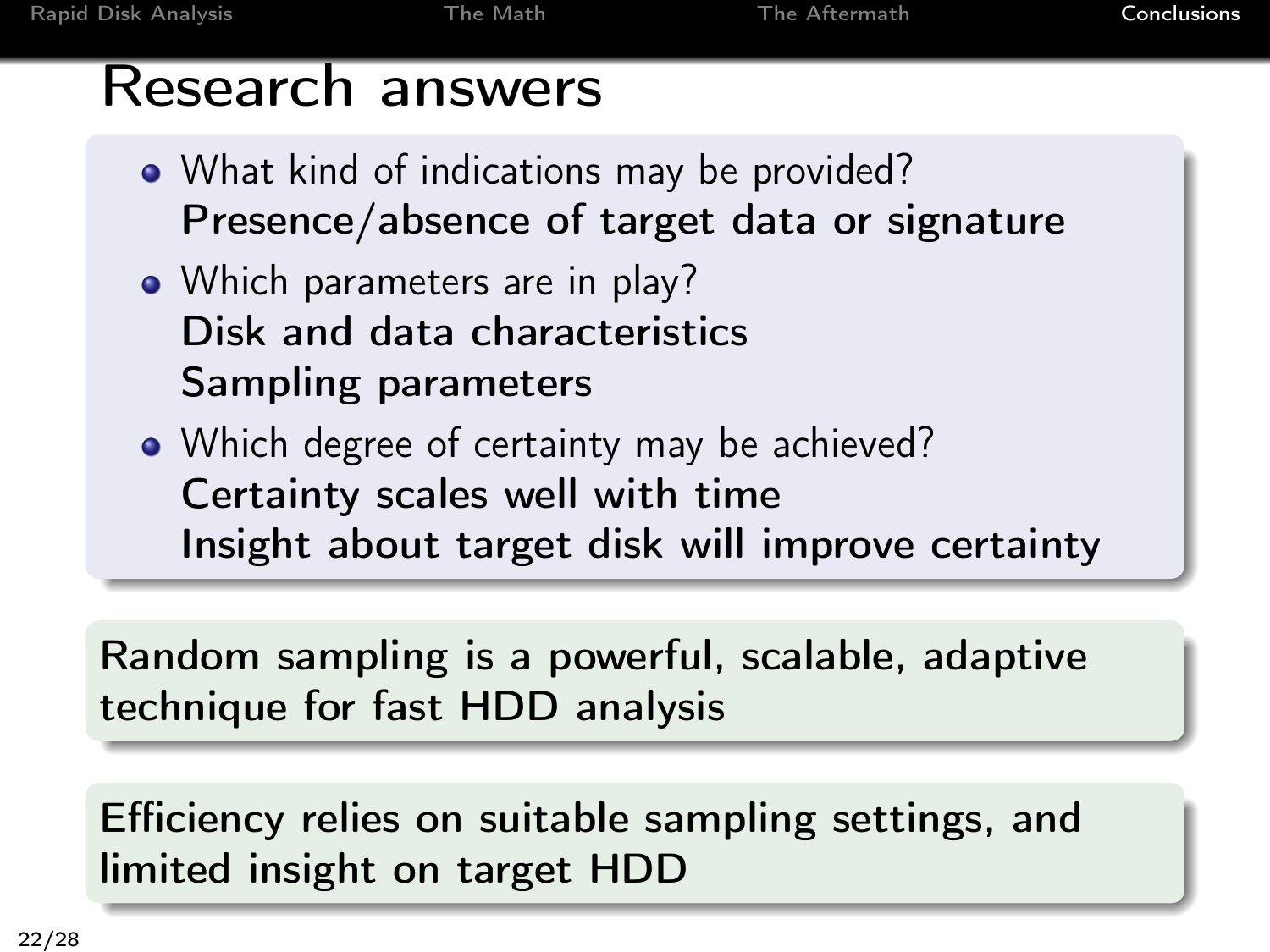### Further research

#### Improving insight of target

- **•** Pre-determine sector size, data alignment
- Look for optimal block-to-transaction ratio
- One step further: pre-sampling

#### Automate decision process

- Optimal time spending
- Automatic settings balance
- Simple user-side: time or certainty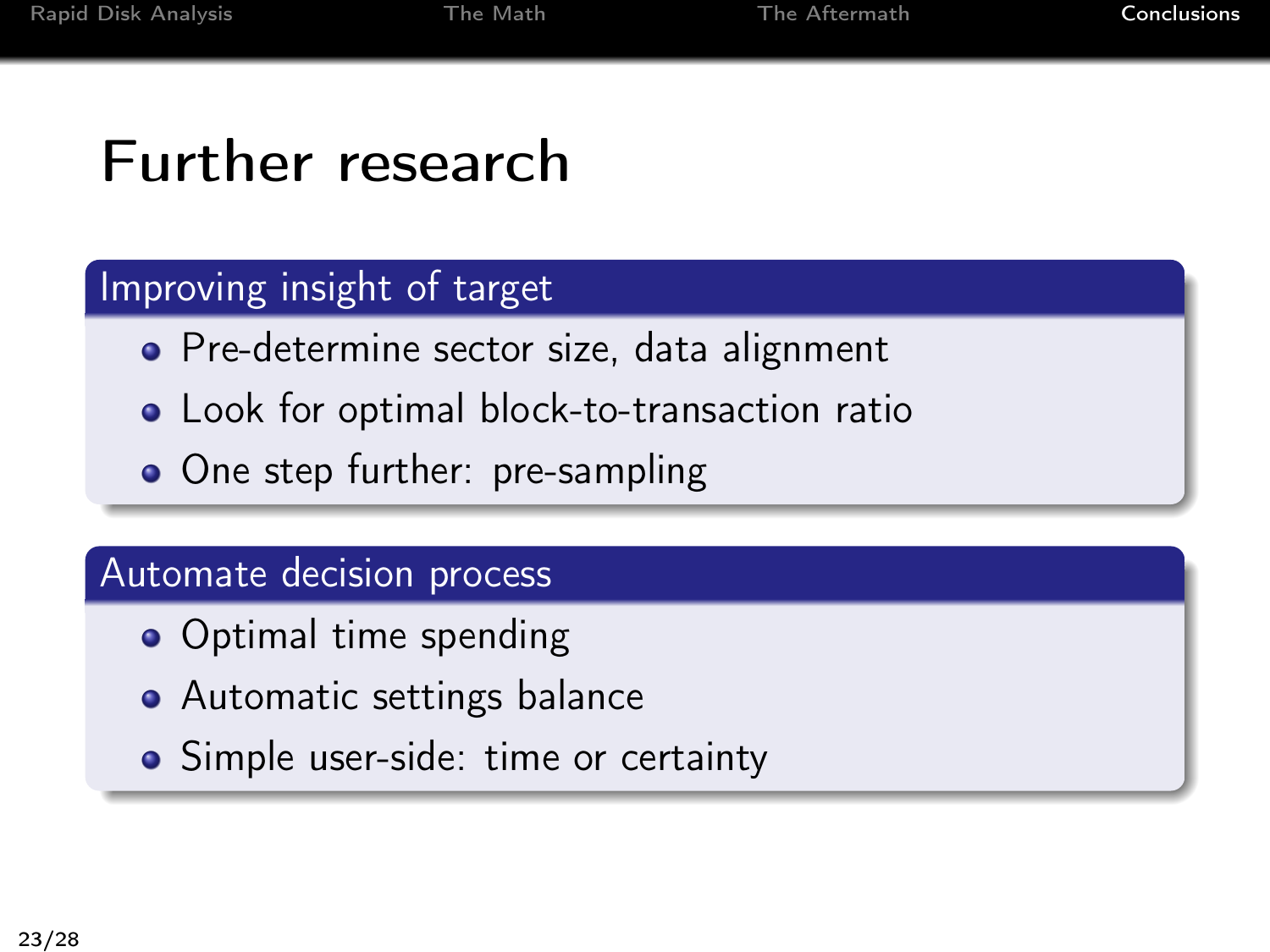# Appendix 1: Bloom Filter (a)

Hash-based filtering technique

### Initialize

An array of *n* bits set to zero k different hash functions uniformly mapping to  $[0 - n]$ 

### Add an element

- Apply functions to compute k integers in  $[0 n]$
- $\bullet$  Set *k* corresponding bits to 1

### Query an element

- Apply functions to compute k integers in  $[0 n]$
- Check if  $k$  corresponding bits are all 1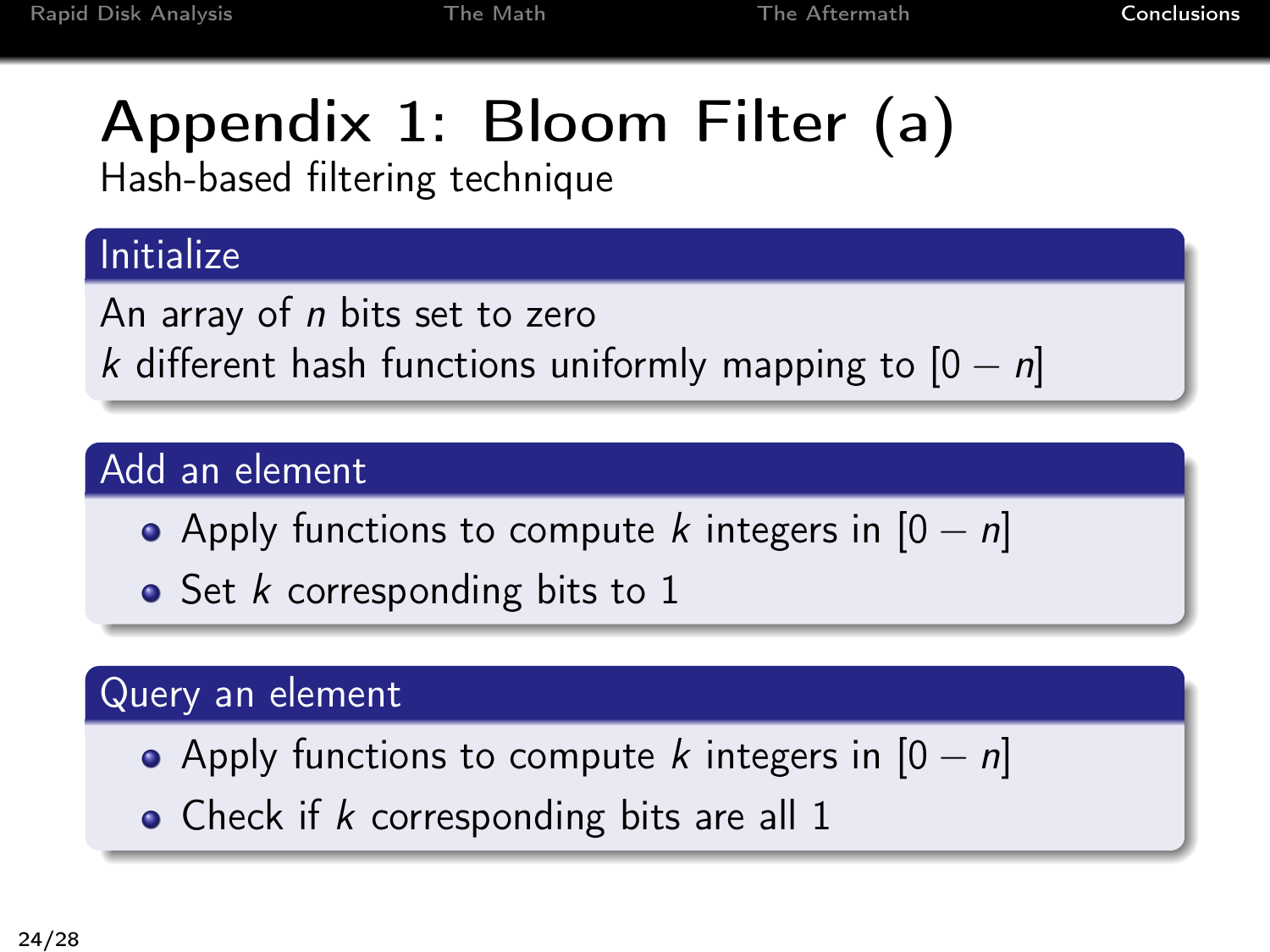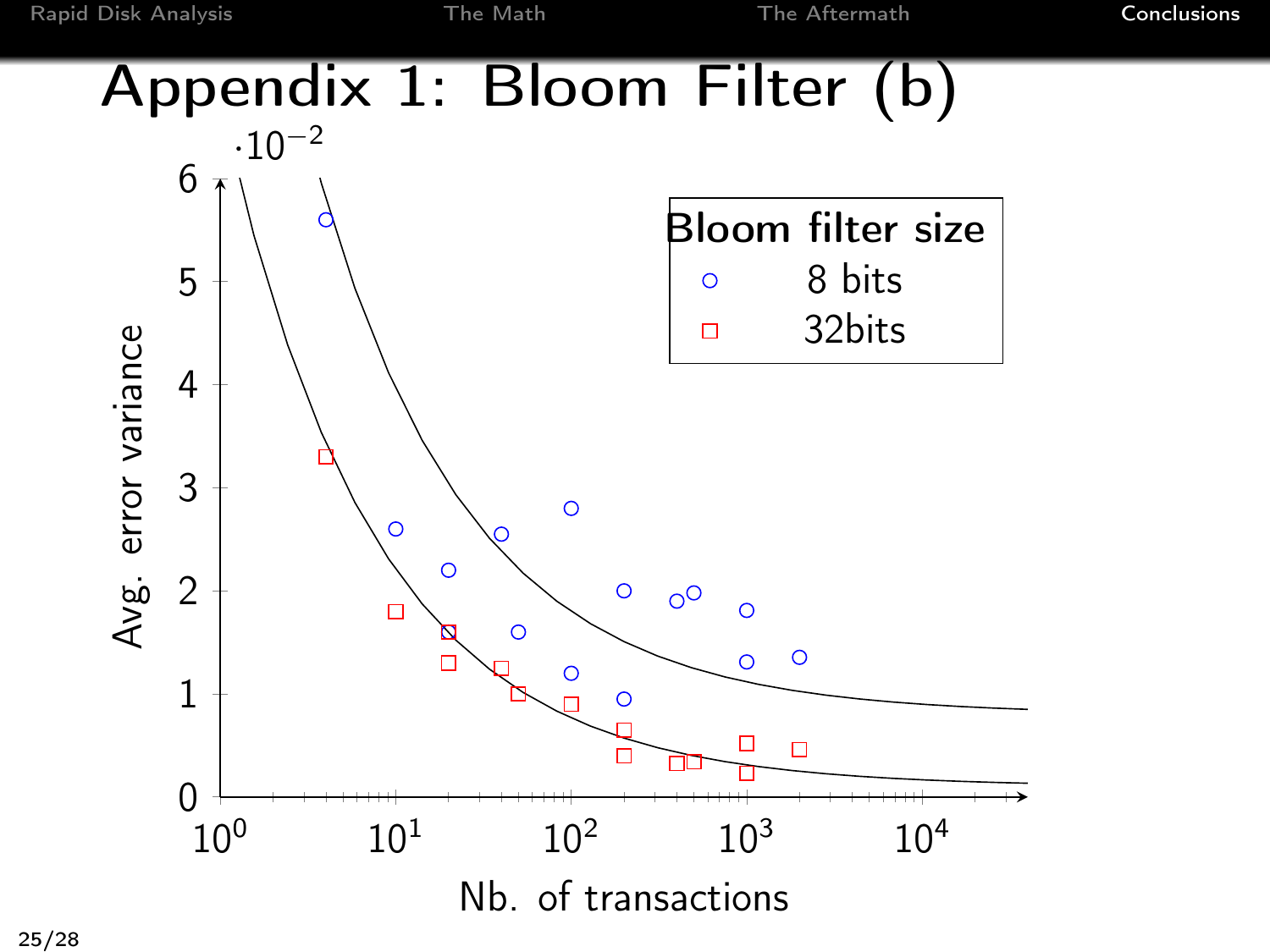### Appendix 1: Bloom Filter (c)

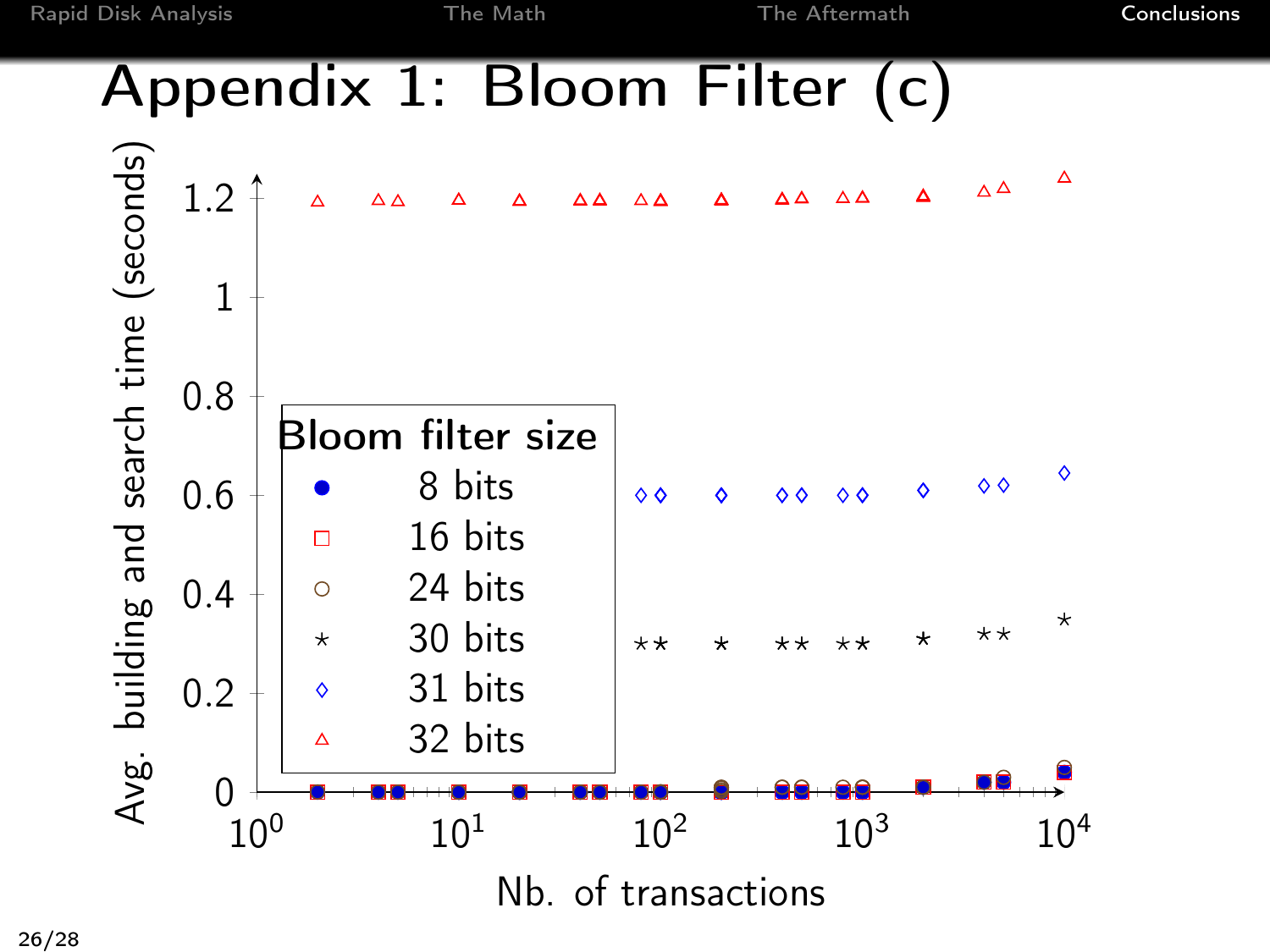# Appendix 2: Data layout (a)

Optimal transaction size depends on sector size